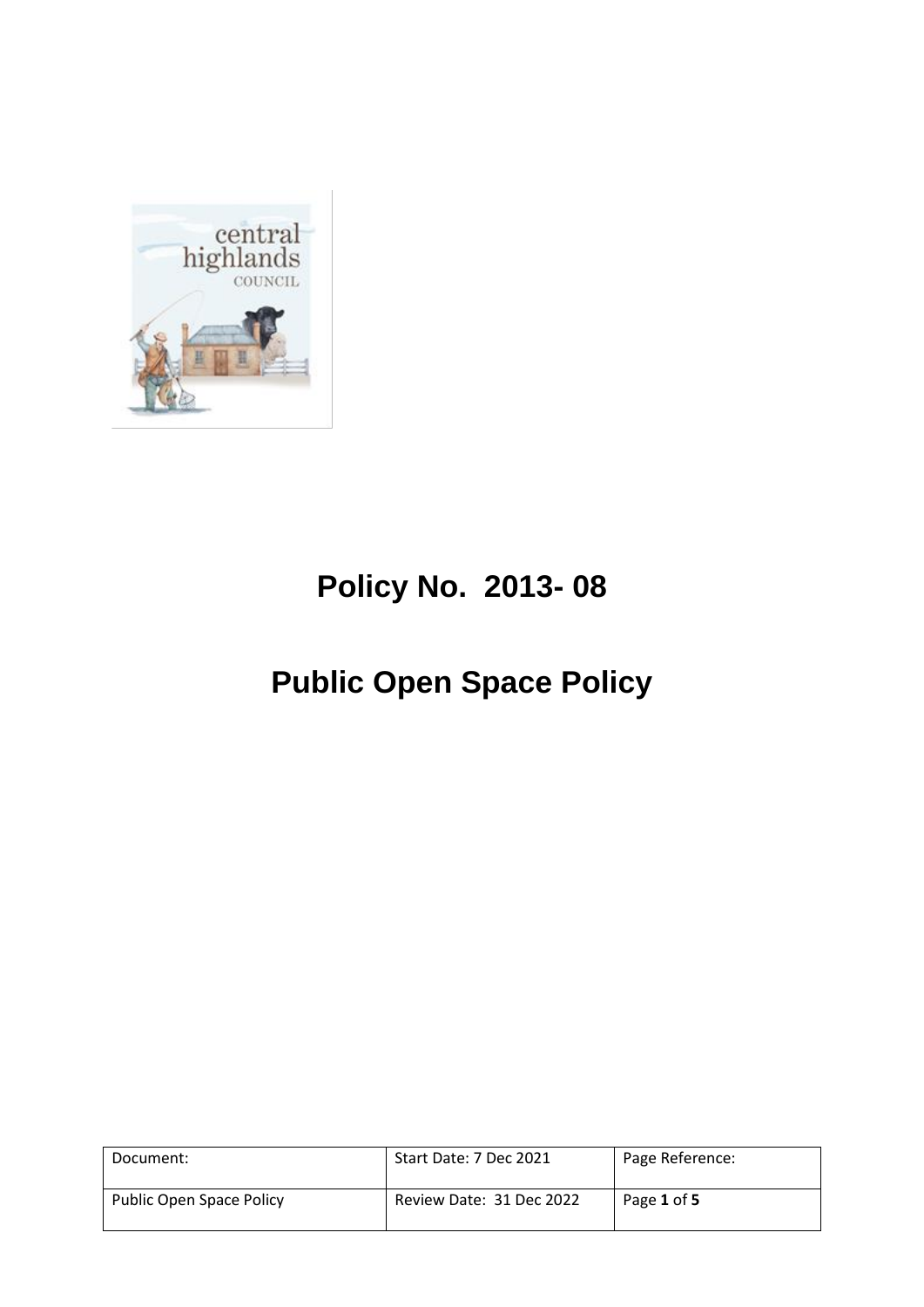## **Purpose:**

- 1.1 The purpose of this policy is to:
	- **(a)** Establish clear guidelines to assist Council in determining the provision of public open space or the payment of cash in lieu of public open space required at the time of subdivision;
	- **(b)** Establish guidance for determining whether a contribution should be taken in the form of land or cash-in-lieu contribution; and
	- **(c)** Provide a framework to assist Council in determining how monies derived from cash in lieu contributions should be held and disposed of within the Municipality.

## **Objectives:**

- 2.1 The objectives of the policy that relate to the provision of public open space in the Municipality are:
	- **(a)** To provide sufficient areas and diverse public open space to meet the recreation and amenity needs of the community;
	- **(b)** To enhance tourism opportunities through the provision of quality open space facilities that are both safe and accessible;
	- **(c)** To ensure financial resources are available to maintain and improve existing and future open space resources; and
	- **(d)** To ensure there is a sound strategic basis to the public open space network.

### **Scope:**

3.1 This policy applies to all applications to subdivide land that may result in increased residential development potential in the Central Highlands Municipality.

## **Definitions:**

| public open space | Means space for public recreation or public gardens or<br>for similar purposes.                                                                               |
|-------------------|---------------------------------------------------------------------------------------------------------------------------------------------------------------|
| <b>Valuation</b>  | Valuation is based upon the unimproved value of the<br>total land to be subdivided. This is to be determined<br>by an independent registered Property Valuer. |

| Document:                | Start Date: 7 Dec 2021   | Page Reference: |
|--------------------------|--------------------------|-----------------|
| Public Open Space Policy | Review Date: 31 Dec 2022 | Page 2 of 5     |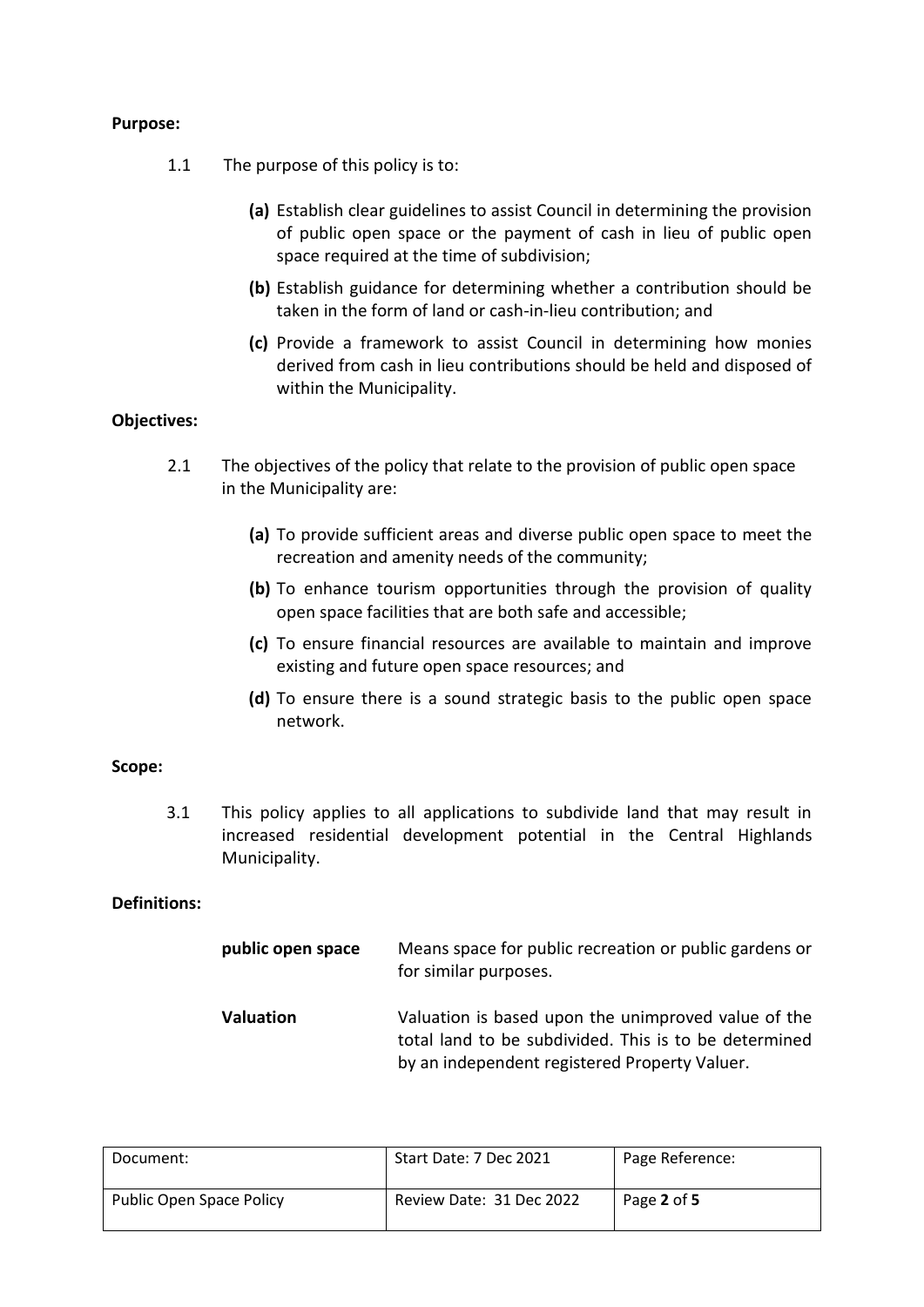## **Background**

- 5.1 This policy gives recognition to the Council's powers and obligations in relation to public open space under the provisions of the *Local Government (Building and Miscellaneous Provisions) Act 1993* and related regulations. These provisions enable the Council to:-
	- **(a)** To require a subdivision of land to provide Council up to 5% of the land being subdivided.
	- **(b)** To require public open space in excess of the 5% contribution as a part of any subdivision proposal subject to appropriate compensation; or
	- **(c)** To require the subdivider to make a contribution of cash-in-lieu of the provision of land either in part or whole.

### **Policy:**

6.1 Either a land contribution or cash in lieu contribution must be taken for the purposes of providing public open space where lots are created within the Village, Low Density Residential, Rural Living and Rural Resource Zones. Discretion lies with Council as to the preferred contribution method.

### 6.2 **Assessment for the provision of a land contribution**

- 6.2.1 Public open space contributions shall be required for all land subdivided within the following zones;
	- (a) Village, Low Density Residential, Rural Living;
	- (b) Rural Resource (in cases defined under 6.2.3).
- 6.2.2 5% of the titled area of land to be subdivided is to be allocated for Public Open Space Contribution dedicated to the Council.
- 6.2.3 For subdivision occurring on Rural Resource Zone land (adjoining or only separated by a road) a Village, Low Density Residential or Rural Living Zone, or where Council is of the view that the subdivision is primarily for lifestyle purposes and the nature of the lots is such that they may not fully accommodate recreational and open space needs of future residents.
- 6.2.4 A land contribution in the Rural Resource Zone may be requested on a merits based assessment by the Council to obtain land for the purposes of a riparian, foreshore or littoral reserve to assist in

| Document:                | Start Date: 7 Dec 2021   | Page Reference: |
|--------------------------|--------------------------|-----------------|
| Public Open Space Policy | Review Date: 31 Dec 2022 | Page 3 of 5     |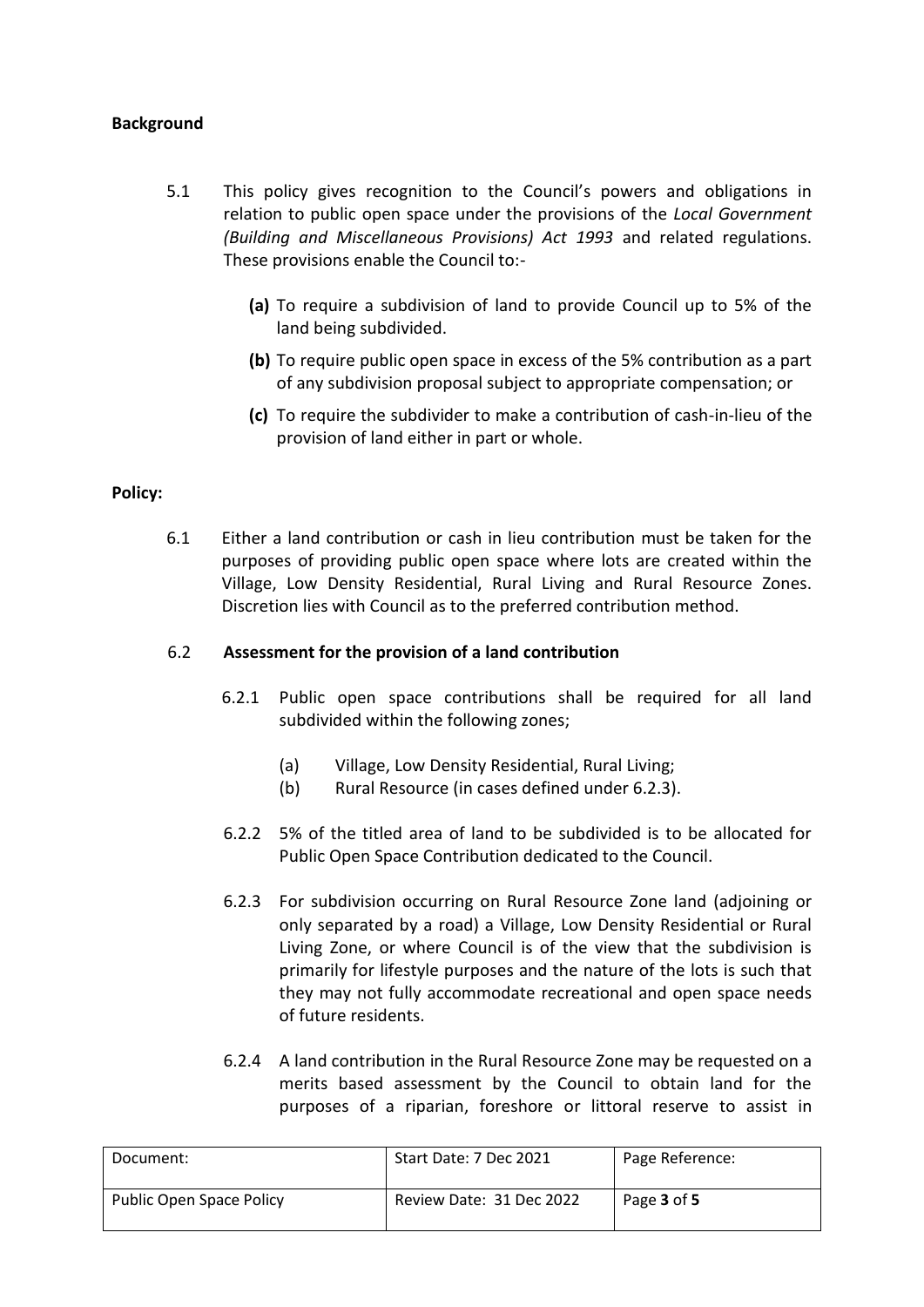preservation of the environmental values attributed to these areas through improved land management.

- 6.2.5 A proposal for subdivision for the purposes of a boundary adjustment or consolidation of land in any Zone where no additional lots are being created shall not be subject to the Policy.
- 6.2.6 In cases where a contribution has previously been taken by Council on a site, a contribution will still be required if the number of lots is increasing.
- 6.2.7 In cases where a land contribution is provided and falls deficient of the required 5% land contribution, the remaining difference shall be requested as a cash-in-lieu contribution.

## 6.3 **Assessment for the provision of cash-in-lieu of Public Open Space**

- 6.3.1 As provided by Section 117(2) of the Act, a 5% cash-in-lieu contribution is to be accepted for subdivisions occurring within the Village, Low Density Residential, Rural Living and Rural Resource (adjoining or only separated by a road) Zones.
- 6.3.2 A proposal for subdivision for the purposes of a boundary adjustment or consolidation of land in any Zone where no additional lots are being created shall not be subject to the 5% cash-in-lieu contribution.

### **Procedure:**

- 7.1 The applicable public open space contribution equates to 5% of the unimproved land value where no provision has been made for a land contribution.
- 7.2 Where no provision has been made for a land contribution, the subdivider must obtain a valuation report (at no cost to Council) for the unimproved value of the subdivision undertaken by an independent registered Property Valuer for the purposes of determining the cash-in-lieu of public open space contribution.
- 7.3 The cash-in-lieu of public open space must be in the form of a direct payment made before the sealing of the final plan of survey or, alternatively, in the form of a Bond or Bank guarantee to cover payment within ninety (90) days after demand, made after the final plan of survey has taken effect.
- 7.4 Where land is to be dedicated, this public open space must be transferred to the Central Highlands Council by Memorandum of Transfer submitted with the Final Plan of Survey at no cost to Council.

| Document:                | Start Date: 7 Dec 2021   | Page Reference: |
|--------------------------|--------------------------|-----------------|
| Public Open Space Policy | Review Date: 31 Dec 2022 | Page 4 of 5     |